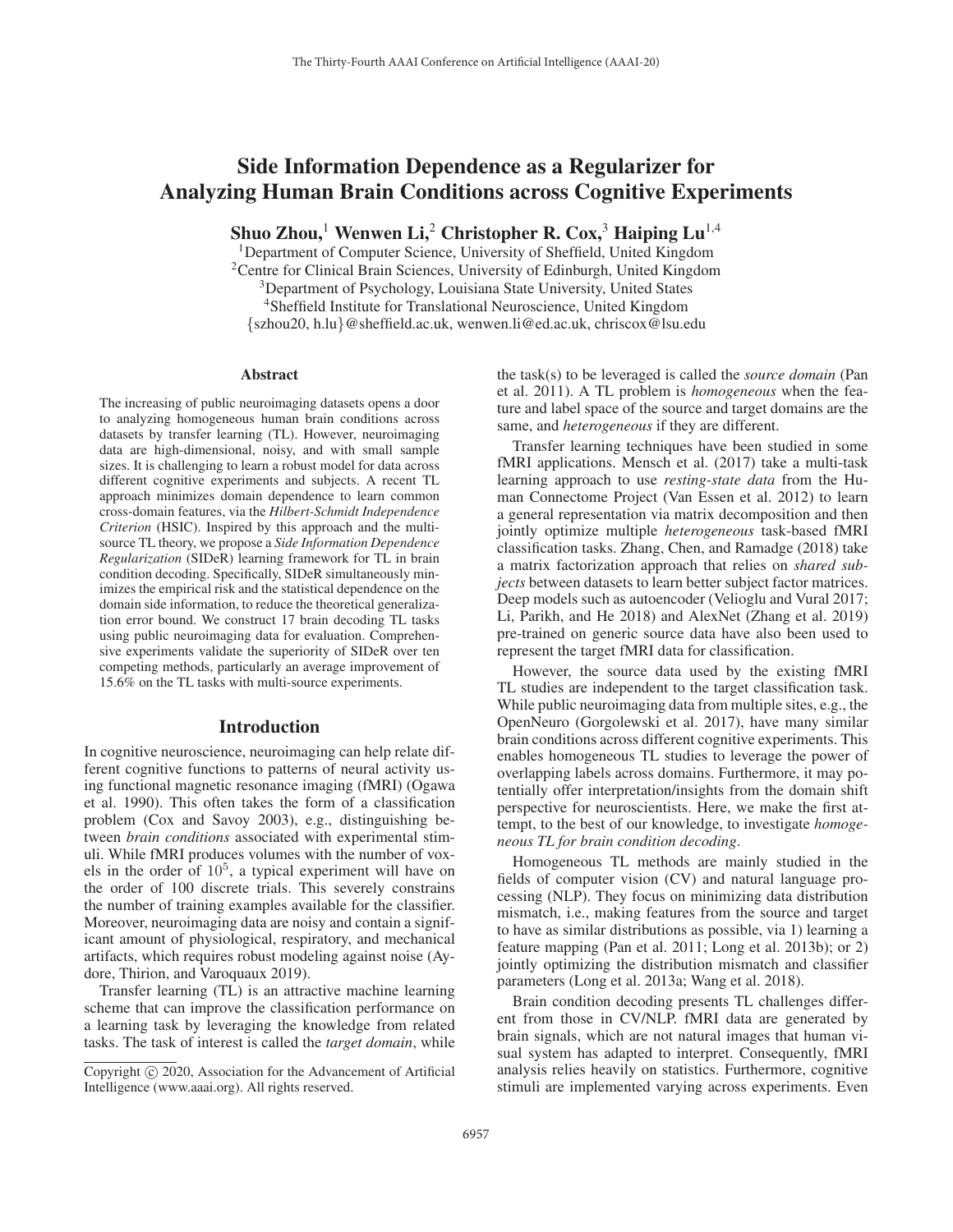the same information can be encoded as different patterns of activity by different brains (Chen et al. 2015). Hence, each subject can be considered as a unique learning task to extract subject-specific features (Rao et al. 2013) in fMRI studies. Additionally, as mentioned before, fMRI data are noisy. Therefore, for TL in brain condition decoding, it can be beneficial to take more domain information, such as experiment designs and subjects, into account to learn a robust model.

Recently, the *maximum independence domain adaptation* (MIDA) (Yan, Kou, and Zhang 2018) introduces a new domain dependence minimization approach to TL. It learns common, cross-domain features by minimizing statistical dependence on auxiliary domain side information, as measured by the Hilbert-Schmidt Independence Criterion (HSIC) (Gretton et al. 2005). This inspired us to encode different experiment designs and subjects as auxiliary domain covariates for TL in brain condition decoding.

In this paper, we propose a *Side Information Dependence Regularization* (SIDeR) framework for homogeneous TL in brain condition decoding. The contributions are threefold: (1) We discover the relationship between HSIC and maximum mean discrepancy (MMD) and derive two HSIC-based generalization bound for and multi-source TL. The theoretical studies enable the formulation of the SIDeR framework that simultaneously minimizes the empirical prediction risk and the dependence on domain side information. (2) Under this framework, we construct a simplified HSIC and incorporate the hinge loss that can take unlabeled samples into account following the Manifold Regularization framework formulation (Belkin, Niyogi, and Sindhwani 2006). This gives us the SIDe $R_{\text{SVM}}$  algorithm. (3) We construct 17 new homogeneous brain decoding TL tasksby identifying datasets with homogeneous brain conditions from public repositories. Experiments on these tasks show the superior performance of SIDeR over ten competing methods.

## Preliminaries

Hilbert-Schmidt Independence Criterion (HSIC) is a non-parametric criterion for measuring the statistical dependence between two sets  $X = \{x_i\}$  and  $Y = \{y_i\}$ , both with size *n*. HSIC tests whether  $Pr(\mathbf{x}, \mathbf{y}) = Pr(\mathbf{x}) Pr(\mathbf{y})$ . Denoting the empirical HSIC as  $\rho_h(\mathbf{X}, \mathbf{Y})$ , it can be computed via (Gretton et al. 2005)

$$
\rho_h(\mathbf{X}, \mathbf{Y}) = \text{tr}(\mathbf{KHLH})/(n-1)^2,
$$
\n(1)

where  $\mathbf{K}, \mathbf{H}, \mathbf{L} \in \mathbb{R}^{n \times n}$ ,  $\mathbf{K}_{i,j} := k_x(\mathbf{x}_i, \mathbf{x}_j)$ ,  $\mathbf{L}_{i,j} := k_y(\mathbf{y}_i, \mathbf{y}_j)$ ,  $k_z(\cdot, \cdot)$  and  $k_y(\cdot, \cdot)$  are two kernel functions e.g.  $k_y(\mathbf{y}_i, \mathbf{y}_j), k_x(\cdot, \cdot)$  and  $k_y(\cdot, \cdot)$  are two kernel functions, e.g.,<br>linear, polynomial, or radial basis function (RBF)  $\mathbf{H} =$ linear, polynomial, or radial basis function (RBF),  $H =$  $I - \frac{1}{n} \mathbf{1} \mathbf{1}^\top$  is the centering matrix, and tr(·) is the trace function. HSIC is zero if and only if **X** and **Y** are independent A tion. HSIC is zero if and only if **X** and **Y** are independent. A larger HSIC value suggests stronger statistical dependence.

Related works. We summarize the state-of-the-art homogeneous TL methods as the following three approaches.

*Distribution mismatch minimization mapping* is a popular approach to homogeneous TL, which learns a mapping via minimizing the marginal or joint distribution mismatch between a source and a target, e.g., as in *Transfer Component Analysis* (TCA) (Pan et al. 2011) and *Joint Distribution Adaptation* (JDA) (Long et al. 2013b). The distribution

mismatch is typically measured by the *maximum mean discrepancy* (MMD) criterion (Borgwardt et al. 2006). TCA also has a semi-supervised version, semi-supervised TCA (SSTCA), that introduces an additional label dependence objective  $\rho_h(\phi(\mathbf{X}^l), \mathbf{Y})$  to maximize, where  $\mathbf{X}^l$  denotes labeled data and **Y** is a label matrix beled data, and **Y** is a label matrix.

*Domain-invariant classifier* is another approach that learns a classifier by optimizing the prediction loss and distribution mismatch jointly. Long et al. (2013a) proposed Adaptation Regularization based Transfer Learning (ARTL) framework by incorporating joint distribution mismatch (as in JDA) into the manifold regularization framework (Belkin, Niyogi, and Sindhwani 2006). Based on ARTL, Wang et al. (2018) proposed *Manifold Embedded Distribution Alignment* (MEDA) by introducing a trade-off between marginal and conditional distribution mismatch for dynamic transfer.

*Domain dependence minimization mapping.* Yan, Kou, and Zhang (2018) proposed the MIDA method using a new approach that extracts cross-domain features by learning a mapping to minimize the dependence on domain information, e.g., device and time, which is not directly modeled in the previous two approaches. There is also a semisupervised version of MIDA, i.e., SMIDA, which maximizes the label dependence (as in SSTCA).

## Proposed Method

This section first defines the transfer learning problem. Then we perform theoretical studies on HSIC to reveal the relationships between HSIC and MMD. This enables us to derive a generalization bound for the multi-source TL setting. Subsequently, the bound motivate the formulation of the Side Information Dependence Regularization (SIDeR) learning framework for homogeneous TL.

## Problem Definition

In a cognitive experiment, each subject is presented a set of stimuli (conditions) designed by neuroscientists. An experiment typically features one or a few (if repeated) samples per condition per subject. We consider a target dataset (experiment) have both labeled and unlabeled samples, and there are labeled samples with the homogeneous brain conditions that acquired from one or more source experiments, where the experiment designs are different. The objective is to predict the human brain conditions of *unlabeled target samples*.

The target cognitive experiment has  $n_t$  fMRI data samples  $\mathbf{X}_t = [\mathbf{X}_t^l, \mathbf{X}_t^u] \in \mathbb{R}^{d \times n_t}$  of m brain conditions for classification.  $\mathbf{X}_t^l \in \mathbb{R}^{d \times \tilde{n}_t}$  and  $\mathbf{X}_t^u \in \mathbb{R}^{d \times (n_t - \tilde{n}_t)}$  are labeled and unlabeled target data, respectively, d is the number of fMRI features, e.g., voxels.

The source consists of data from one or more cognitive experiments with  $n_s$  labeled samples  $\mathbf{X}_s \in \mathbb{R}^{d \times n_s}$  in total, with the same  $m$  brain conditions as the target data.

Domain covariate encoding. Denote the target and source data jointly as  $\mathbf{X} = [\mathbf{X}_s, \mathbf{X}_t] \in \mathbb{R}^{d \times n}$ ,  $n = n_s + n_t$ . Each fMRI sample  $x_i$  ( $i = 1, \dots, n$ ) is collected with a particular experiment implementation  $j$  from a particular subject k, where  $j = 1, \dots, p$  and  $k = 1, \dots, q$ , i.e., there are  $p$  unique experiment implementations and  $q$  unique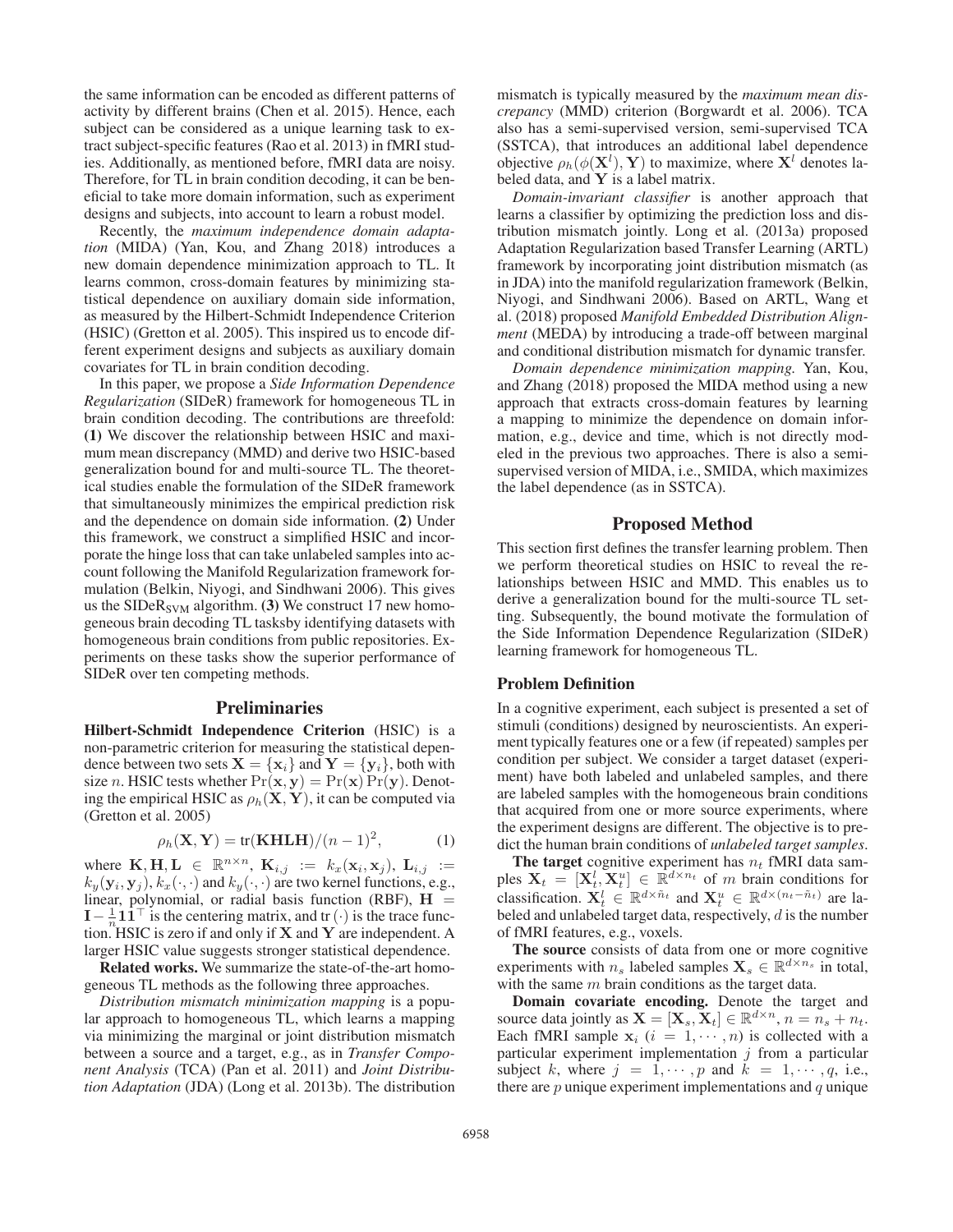subjects. These are the *domain covariates* to be utilized in our TL method. We use a simple *one-hot-encoding* strategy to encode such domain covariates. Specifically, we construct a one-hot *experiment implementation* covariate matrix  $\mathbf{E} \in \mathbb{R}^{n \times p}$ , where its  $(i, j)$ th element  $e_{i,j} = 1$  if  $\mathbf{x}_i$  is collected from experiment j and  $e_{i,j} = 0$  otherwise. Similarly, we construct a one-hot *subject* covariate matrix  $\mathbf{S} \in \mathbb{R}^{n \times q}$ , where  $s_{i,k} = 1$  if  $\mathbf{x}_i$  is from subject k and  $s_{i,k} = 0$  otherwise. We then obtain the auxiliary domain covariate matrix  $\mathbf{D} \in \mathbb{R}^{\hat{d} \times n}$  by concatenating  $\mathbf{E}^{\top}$  and  $\mathbf{S}^{\top}$ , where  $\hat{d} = p + q$ .<br> **Multi-source view of brain decoding.** As mentioned

Multi-source view of brain decoding. As mentioned in Sec. Introduction, each cognitive experiment can be designed differently, and each subject can encode the stimuli differently, i.e.,  $P(X|E_i) \neq P(X|E_j)$ , and  $P(X|S_i) \neq$  $P(X|S_i)$ , E and S denote an experiment and a subject, respectively. Traditional TL methods consider two different datasets (experiments in brain decoding) as different domains. If we also consider each subject as a domain as in (Rao et al. 2013), then each unique experiment-subject combination is a domain, i.e., brain decoding TL tasks is essentially a multi-source transfer problem. Therefore, in the following, we study HSIC in the multi-source TL setting.

## Theoretical Studies on HSIC

The domain dependence of the data can be computed via  $\rho_h(\mathbf{X}, \mathbf{D})$ , using the domain covariate matrix **D** defined above. Now we show when using *one-hot encoding* and a *linear kernel* for **D** in HSIC, we can derive an equivalence between HSIC and MMD, as shown in the following lemma. Based on this lemma, we can derive generalization bounds for HSIC-based TL and formulate our new framework.

Lemma 1. *HSIC is proportional to MMD when there are only two discrete domains, i.e., with a degenerated one-hot*  $n_s$  $n_t$ 

*domain covariate vector, e.g.,*  $\mathbf{d}_0 = \begin{bmatrix} d & d \\ d & d \end{bmatrix}$  *and linear kernel is used for*  $\mathbf{d}_0$  *in HSI*  $\overbrace{C}$  $\widehat{1\cdots 1} \in \mathbb{R}^n$ , *and linear kernel is used for*  $\mathbf{d}_0$  *in HSIC.* 

*Proof.* The MMD between the two domains is

MMD(
$$
\mathbf{X}_s, \mathbf{X}_t
$$
) =  $\left\| \frac{1}{n_s} \sum_{i=1}^{n_s} \mathbf{x}_{s_i} - \frac{1}{n_t} \sum_{i=1}^{n_t} \mathbf{x}_{t_i} \right\|_{\mathcal{H}_k}^2$ , (2)

where  $\mathcal{H}_k$  denotes a reproducing kernel Hilbert space (RKHS). The empirical MMD can be computed via  $tr(KL')$ ) (Pan et al. 2011), where  $\mathbf{K} = k(\mathbf{X}, \mathbf{X}) \in \mathbb{R}^{n \times n}$ ,  $\mathbf{X} = [\mathbf{X}, \mathbf{X}] \in \mathbb{R}^{d \times n}$  and  $\mathbf{I}' \in \mathbb{R}^{n \times n}$  is defined as  $[\mathbf{X}_s, \mathbf{X}_t] \in \mathbb{R}^{d \times n}$ , and  $\mathbf{L}' \in \mathbb{R}^{n \times n}$  is defined as

$$
\mathbf{L'}_{ij} = \begin{cases} \frac{1}{n_s^2} & \text{if } \mathbf{x}_i, \mathbf{x}_j \in \mathbf{X}_s, \\ \frac{1}{n_t^2} & \text{if } \mathbf{x}_i, \mathbf{x}_j \in \mathbf{X}_t, \\ -\frac{1}{n_s n_t} & \text{otherwise.} \end{cases}
$$
(3)

By Eq. (1),  $\rho_h(\mathbf{X}, \mathbf{d}_0) = \text{tr}(\mathbf{KHLH})/(n-1)^2$ , where  $\mathbf{K} = k(\mathbf{X}, \mathbf{X})$  is exactly the same kernel matrix as in the MMD, and  $\mathbf{L} = \mathbf{d}_0^{\top} \mathbf{d}_0$ , i.e.,  $\mathbf{L}_{i,j} = 1$ , if  $\mathbf{x}_i, \mathbf{x}_j \in \mathbf{X}_t$ , and attenuing  $\mathbf{L} = 0$ . Let  $\hat{\mathbf{L}} = \mathbf{H} \mathbf{H} \mathbf{H}$  requiring otherwise  $\mathbf{L}_{i,j} = 0$ . Let  $\hat{\mathbf{L}} = \mathbf{H}\mathbf{L}\mathbf{H}$ , resulting

$$
\hat{\mathbf{L}}_{ij} = \begin{cases}\n\frac{n_t^2}{n^2} & \text{if } \mathbf{x}_i, \mathbf{x}_j \in \mathbf{X}_s, \\
\frac{n_s^2}{n^2} & \text{if } \mathbf{x}_i, \mathbf{x}_j \in \mathbf{X}_t, \\
-\frac{n_s n_t}{n^2} & \text{otherwise.} \n\end{cases}
$$
\n(4)

By comparing Eq. (3) and Eq. (4), we have

$$
MMD(\mathbf{X}_s, \mathbf{X}_t) = u\rho_h(\mathbf{X}, \mathbf{d}_0),
$$
\n(5)

where  $u = \frac{n^2(n-1)^2}{(n_s n_t)^2}$ . For a learning task, u is a constant. This completes the proof.

Generalization bound. For the multi-source setting, we define a domain j as the samples  $X_j$  drawn from a distribution  $D_i$  on the inputs X and a labeling function  $f_i : \mathcal{X} \to$  $\{0, 1\}$ . A hypothesis  $f \in \mathcal{H}$  is a function  $f : \mathcal{X} \to \{0, 1\}$ . We consider a classifier f trained on a total of  $n_s$  samples  $\mathbf{X}_s$  that drawing from  $J$  ( $J \geq 1$ ) distinct source domains with a domain weight vector  $\alpha = [\alpha_1, \dots, \alpha_J]$ , where  $\sum_{j=1}^{J} \alpha_j = 1$ , and derive the bounds on its generalization performance on a target domain, i.e.,  $\epsilon_t(f)$  or  $\epsilon_t(f, f_t)$ .

By the proof of Theorems 4 and 5 in (Ben-David et al. 2010),  $\epsilon_t(f) \leq \hat{\epsilon}_s(f) + \hat{d}_{\mathcal{H}\Delta\mathcal{H}}(\mathbf{X}_s, \mathbf{X}_t) + \Lambda^* + \mathcal{O}$ , where  $\hat{d}_{\mathcal{H}\Delta\mathcal{H}}(\mathbf{X}_s, \mathbf{X}_t) = 2 \sup_{f, f' \in \mathcal{H}} |\hat{\epsilon}_j(f, f') - \hat{\epsilon}_t(f, f')|$  is the environal symmetric H-divergence  $\Lambda^*$  is the risk of an ideal empirical symmetric  $H$ -divergence,  $Λ$ <sup>\*</sup> is the risk of an ideal joint hypothesis, and  $O$  denotes the complexity of hypothesis space. Here we derive a bound for  $\Lambda^*$  as a lemma first and then an HSIC-based bound for the multi-source setting.

**Lemma 2.** Let H be a hypothesis space,  $\alpha_{J+1} = 1$ , and  $D_{J+1} = D_t$ , for  $j \in \{1, ..., J+1\}$ , let  $X_j$  be samples *drawing from*  $D_j$  *with domain weight*  $\alpha_j$  *and labeled by function*  $f_j$ , let  $f^* = \arg \min_{f \in \mathcal{H}} \sum_{j=1}^{J+1} \alpha_j \epsilon_j(f)$  to be the *ideal joint hypothesis,*  $\Lambda^* = \sum_{j=1}^{J+1} \alpha_j \epsilon_j(f^*)$ *, then* 

$$
\Lambda^* \leq \frac{1}{2} \sum_{j=1}^{J+1} \alpha_j \hat{d}_{\mathcal{H}\Delta\mathcal{H}}(\mathbf{X}_j, \mathbf{X}_{\alpha\backslash j}) + \Omega, \tag{6}
$$

*where*  $\mathbf{X}_{\alpha}$  *is the mixture of*  $\mathbf{X}_{s}$  *and*  $\mathbf{X}_{t}$ *,*  $\mathbf{X}_{\alpha \setminus j}$  *denotes exclude*  $\mathbf{X}_j$  *from*  $\mathbf{X}_{\alpha}$ *, and*  $\Omega = \sum_{j=1}^{J+1} \alpha_j \epsilon_{\alpha \setminus j} (f^*, f_j) + \mathcal{O}.$ 

Proof. For any 
$$
j \in \{1, ..., J + 1\}
$$
  
\n
$$
\epsilon_j(f^*) = \epsilon_j(f^*) + \epsilon_{\alpha\backslash j}(f^*, f_j) - \epsilon_{\alpha\backslash j}(f^*, f_j)
$$
\n
$$
\leq |\epsilon_j(f^*, f_j) - \epsilon_{\alpha\backslash j}(f^*, f_j)| + \epsilon_{\alpha\backslash j}(f^*, f_j)
$$
\n
$$
\leq \frac{1}{2}d_{\mathcal{H}\Delta\mathcal{H}}(D_j, D_{\alpha\backslash j}) + \epsilon_{\alpha\backslash j}(f^*, f_j)
$$
\n
$$
\leq \frac{1}{2}\hat{d}_{\mathcal{H}\Delta\mathcal{H}}(\mathbf{X}_j, \mathbf{X}_{\alpha\backslash j}) + \mathcal{O}_j + \epsilon_{\alpha\backslash j}(f^*, f_j),
$$
\n(7)

then 
$$
\Lambda^* = \sum_{j=1}^{J+1} \alpha_j \epsilon_j(f^*) \leq \sum_{j=1}^{J+1} \alpha_j \epsilon_{\alpha \setminus j}(f^*, f_j) + \frac{1}{2} \sum_{j=1}^{J+1} \alpha_j \hat{d}_{\mathcal{H} \Delta \mathcal{H}}(\mathbf{X}_j, \mathbf{X}_{\alpha \setminus j}) + \mathcal{O}.
$$

Theorem 1 (Multi-source). *Let* H *be a hypothesis space,*  $\alpha_{J+1} = 1$ *, and*  $D_{J+1} = D_t$ *, for*  $j \in \{1, ..., J\}$ *, let*  $X_j$ *be labeled samples of size*  $n_i$  *drawn from*  $D_i$  *with domain weight*  $\alpha_j$  *and labeled by function*  $f_j$ *. Let*  $\overline{\mathbf{D}}$  *be a one-hot domain covariate matrix, then for*  $f \in \mathcal{H}$ *:* 

$$
\epsilon_t(f) \leq \hat{\epsilon}_s(f) + \frac{3}{2}\rho_h(\mathbf{X}, \mathbf{DU}) + \Omega,\tag{8}
$$

where  $\hat{\epsilon}_s(f)$  is the empirical risk of f on the source data,<br> $\mathbf{U} = \text{diag}(\mathbf{u})$  diag(.) is the diagonal function  $\mathbf{u} \in \mathbb{R}^n$  is  $U = \text{diag}(\mathbf{u})$ ,  $\text{diag}(\cdot)$  *is the diagonal function*,  $\mathbf{u} \in \mathbb{R}^n$  *is a* vector,  $u_i = \alpha_i n^2 (n-1)^2 / (n_j^2 (n-n_j)^2)$ , if  $\mathbf{x}_i \in \mathbf{X}_j$ ,  $i = 1, \ldots, n$ , and  $\Omega = \sum_{j=1}^{J+1} \alpha_j \epsilon_{\alpha \setminus j} (f^*, f_j) + \mathcal{O}.$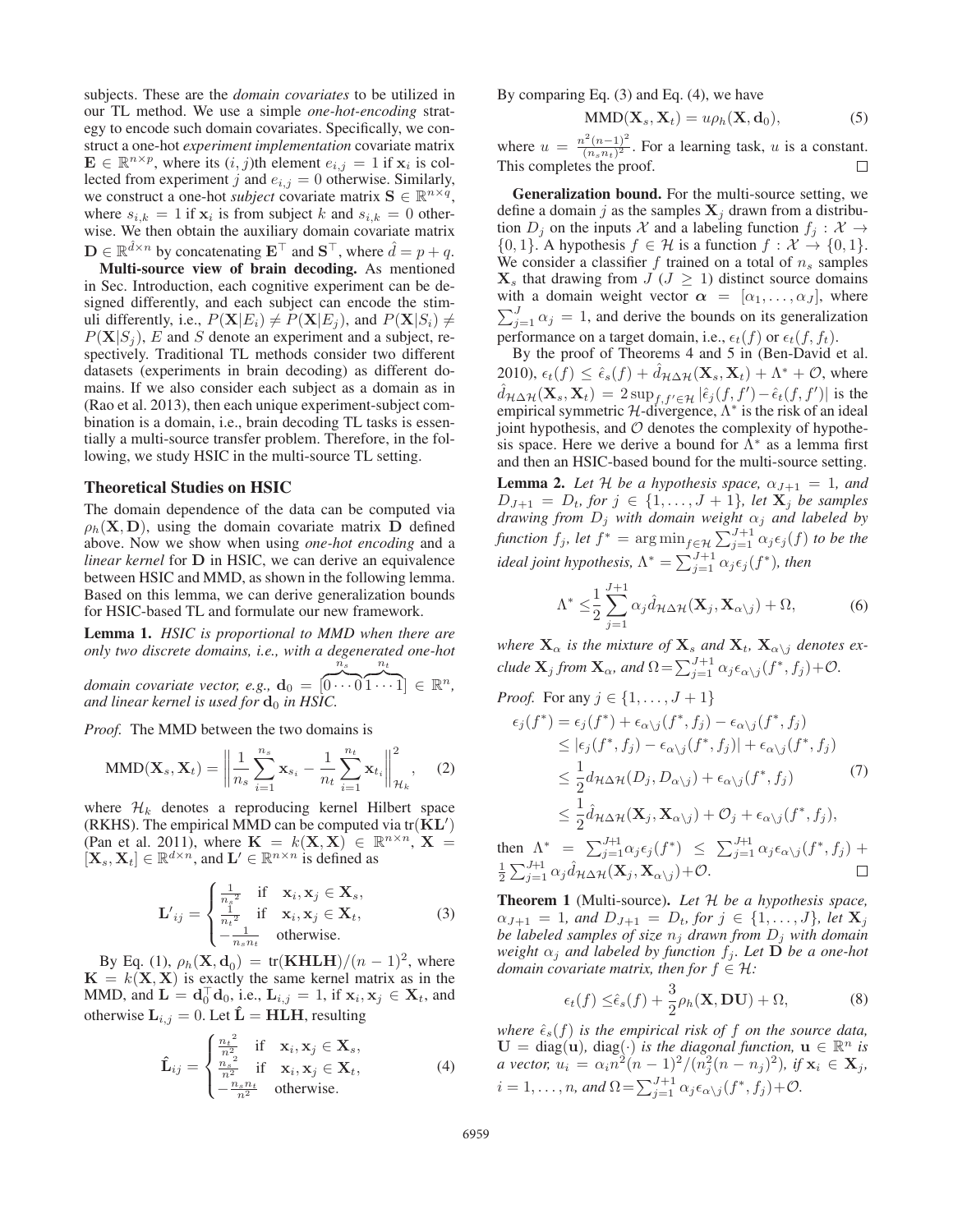*Proof.* By the theoretical results in (Ben-David et al. 2010) mentioned above and Lemma 2, we have

$$
\epsilon_t(f) \leq \hat{\epsilon}_s(f) + \hat{d}_{\mathcal{H}\Delta\mathcal{H}}(\mathbf{X}_{\alpha\setminus (J+1)}, \mathbf{X}_{(J+1)}) + \frac{1}{2} \sum_{j=1}^{J+1} \alpha_j \hat{d}_{\mathcal{H}\Delta\mathcal{H}}(\mathbf{X}_j, \mathbf{X}_{\alpha\setminus j}) + \Omega \leq \hat{\epsilon}_s(f) + \frac{3}{2} \sum_{j=1}^{J+1} \alpha_j \hat{d}_{\mathcal{H}\Delta\mathcal{H}}(\mathbf{X}_j, \mathbf{X}_{\alpha\setminus j}) + \Omega.
$$
\n(9)

Empirical  $H$ -divergence can be estimated by MMD as in the existing TL studies, e.g., (Long et al. 2013a). Hence, by Lemma 1, we have

$$
\epsilon_t(f) \le \hat{\epsilon}_s(f) + \frac{3}{2} \sum_{j=1}^{J+1} u_j \text{tr}(\mathbf{KHL}_j \mathbf{H}) + \Omega
$$
  
=  $\hat{\epsilon}_s(f) + \frac{3}{2} \rho_h(\mathbf{X}, \mathbf{DU}) + \Omega,$  (10)

where  $\mathbf{L}_j = \mathbf{d}_j^{\top} \mathbf{d}_j$ ,  $\mathbf{d}_j \in \mathbb{R}^n$  is the *j*th row of **D**, e.g.,  $n_1$   $n-n_1$ 

$$
\mathbf{d}_1 = [\overbrace{1 \cdots 1} \overbrace{0 \cdots 0}].
$$
 This completes the proof.

## The Framework

Our ultimate goal is to learn a classifier for the unlabeled target data. From Theorem 1, the bound of  $\epsilon_t(f)$  can be decreased by simultaneously minimizing 1) the empirical error on labeled data, and 2) the dependence on domain covariates. This observation enables us to propose a new Side Information Dependence Regularization (SIDeR) learning framework that optimizes these two objectives. Here, we follow the Manifold Regularization framework that can take unlabeled samples into account and formulate SIDeR as

$$
\min_{f} \mathcal{L}(f(\mathbf{X}^{l}), \mathbf{Y}) + \sigma \|f\|_{K}^{2} + \lambda \rho_{h}(f(\mathbf{X}), \mathbf{D}), \quad (11)
$$

where  $\sigma, \lambda \geq 0$  are hyper-parameters,  $X^l \in \mathbb{R}^{d \times \tilde{n}}$  denotes all labeled samples,  $f(\cdot)$  is the decision function of a classifier,  $||f||_K^2$  is the Tikhonov regularization term, and **Y** denotes training labels. For each term in SIDeR framework,  $\mathcal{L}(f(\mathbf{X}^l), \tilde{\mathbf{Y}})$  minimizes the empirical risk,  $||f||_K^2$ <br>minimizes the model complexity and  $\rho_k(f(\mathbf{X}), \mathbf{D})$  miniminimizes the model complexity, and  $\rho_h(f(\mathbf{X}), \mathbf{D})$  minimizes the domain dependence in the label decision space.

Connection to existing methods. SIDeR minimizes prediction error and domain dependence simultaneously, and therefore it can also be viewed as combining the virtues from both domain-invariant classifier methods and domain dependence minimization mapping. We summarize the relationship between SIDeR and related methods as follows.

*SIDeR vs. ARTL.* By Lemma 1, ARTL without manifold regularization and conditional distribution mismatch is equivalent to SIDeR with the degenerated domain covariate matrix  $D_0$ . However, SIDeR can model multiple sources and domain covariates, making it more flexible than ARTL. Moreover, it is easier to extend SIDeR to leverage the rich continuous side information in public neuroimaging dataset, such as subjects' age, IQ, and handiness score. For the same reason, TCA is equivalent to MIDA with  $\mathbf{d}_0$ .

Algorithm 1 Side Information Dependence Regularization (SIDeR) with SVM Loss

**Input**: Input data matrix  $\mathbf{X} \in \mathbb{R}^{d \times n}$  (first  $\tilde{n}$  samples are labeled), label vector  $y \in \mathbb{R}^n$ , and domain covariates. **Hyper-parameters:** Penalty C, trade-off parameter  $\lambda$ , kernel function  $k_x(\cdot, \cdot)$  and corresponding hyper-parameters. Output: Coefficient vector **w**.

- 1: Encode domain covariates into a matrix  $\mathbf{D} \in \mathbb{R}^{\hat{d} \times n}$  with one-hot encoding;
- 2: Construct matrix  $\tilde{\mathbf{Y}} \in \mathbb{R}^{\tilde{n} \times n}$ , where  $\tilde{\mathbf{Y}}_{i,i} = \mathbf{y}_i$ , and the rest are zeros, identity matrix **I**, and centering matrix **H**;
- 3: Construct kernel matrices  $\mathbf{K} = k_x(\mathbf{X}, \mathbf{X}), \mathbf{L} = \mathbf{D}^\top \mathbf{D}$ ;<br>4: Learn the optimal Lagrange multipliers  $\mathbf{a}^*$  by solving
- 4: Learn the optimal Lagrange multipliers **a**<sup>∗</sup> by solving the QP problem of Eq. (14);
- 5: Compute  $\mathbf{w} = (\mathbf{I} + \lambda \mathbf{H} \mathbf{L} \mathbf{H} \mathbf{K})^{-1} \tilde{\mathbf{Y}}^\top \mathbf{a}^*$ .
- 6: return Coefficient vector **w**.

*SIDeR vs. SMIDA.* We can also view SIDeR as 1) replacing the label dependence term  $\rho_h(\phi(\mathbf{X}), \mathbf{Y})$  in SMIDA with the prediction loss, and 2) learning a mapping to a *onedimensional* classification space (i.e., a line) rather than a low-dimensional subspace.

*SIDeR vs. Multi-task learning (MTL)*. MTL learns N different hypotheses for predicting unlabeled samples from N tasks. SIDeR learns only one hypothesis (homogeneous task) for predicting unlabeled target samples.

## Proposed Algorithm

Simplified HSIC. In SIDeR framework, we aim to optimize the domain dependence in the decision space. If we view the coefficient vector **w** as a *classifier-based feature mapping*, this mapping projects input features to a one-dimensional space (i.e., a line), where the projected values represent the decision scores. Following the principle of dependence minimization, we aim to learn a domain-independent classifier by minimizing the dependence of the decision scores (projected values) on domain side information, i.e., experiment implementations and subjects. By the Representer Theorem  $(Schölkopf, Herbrich, and Smola 2001)$ , we can simplify the HSIC  $\rho_h(f(\mathbf{X}), \mathbf{D})$  to the following version

$$
\rho_{sh}(f(\mathbf{X}), \mathbf{D}) = \text{tr}((\mathbf{w}^{\top}\mathbf{K})^{\top}(\mathbf{w}^{\top}\mathbf{K})\mathbf{H}\mathbf{L}\mathbf{H})
$$
  
=  $\mathbf{w}^{\top}\mathbf{K}\mathbf{H}\mathbf{L}\mathbf{H}\mathbf{K}\mathbf{w},$  (12)

where  $\mathbf{L} = \mathbf{D}^\top \mathbf{D}$  (linear kernel) according to Lemma 1.<br>**SIDeR** with SVM loss We can plus in any loss fu

SIDeR with SVM loss. We can plug in any loss function for the first term in SIDeR of Eq. (11), such as the square loss, logistic loss, or hinge loss. In this paper, we consider only binary classification with **y**  $\in \mathbb{R}^{\tilde{n}}$ ,  $y_i \in$  ${-1, 1}$ ,  $i = 1, \dots \tilde{n}$ , i.e., decoding  $m = 2$  brain conditions. Here we choose hinge loss, which is robust to binary classification problems, for empirical risk minimization as in support vector machines (SVMs). We define  $f(\mathbf{X}) = \mathbf{w}^\top \phi(\mathbf{X})$ ,  $\phi$  is a linear or non-linear kernel map-<br>ping w is a coefficient vector  $y = \text{sgn}(f(\mathbf{x}))$  where ping, **w** is a coefficient vector,  $y = \text{sgn}(f(\mathbf{x}))$ , where  $sgn(\cdot)$  is the sign function that extracts the sign of a real number, i.e.,  $(1 \text{ or } -1)$ . Using the Representer Theorem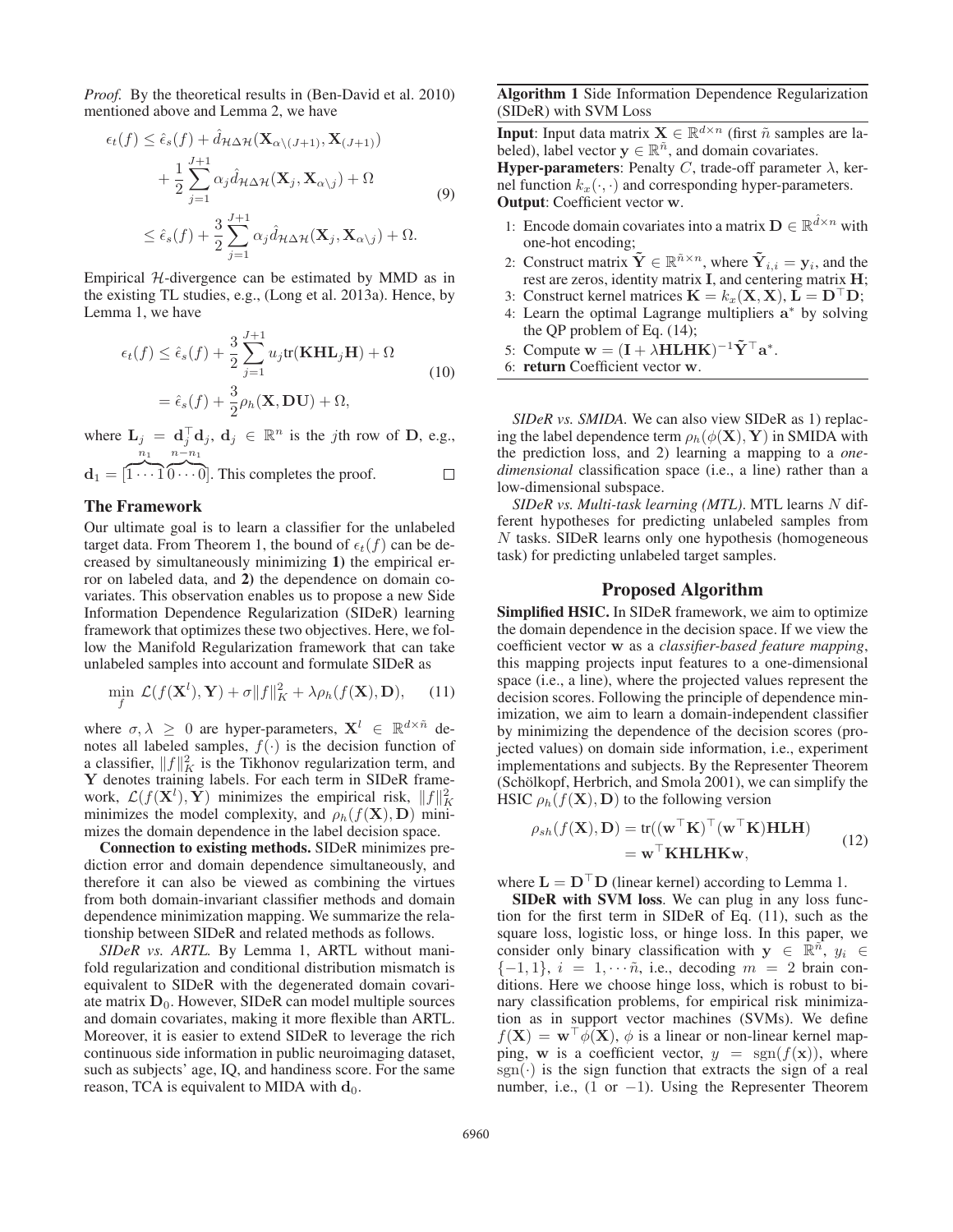Table 1: Information on the OpenfMRI data used. 'Exp' indexes the six cognitive experiments A–F. #AC is the accession number of an OpenfMRI project, where the same group of subjects are used in each project and there is no overlapping subject between projects. #Sub indicate the number of unique subjects for each dataset. Each of the six experiments has two brain conditions to classify. Each subject in each experiment contributed two positive and two negative brain condition samples, respectively.

| Exp       | #AC      | <b>Exp Description</b>                                                       |    |
|-----------|----------|------------------------------------------------------------------------------|----|
| А         | ds007    | Stop signal with spoken pseudo word<br>naming (Xue, Aron, and Poldrack 2008) | 20 |
| B         | ds007    | Stop signal with spoken letter naming<br>(Xue, Aron, and Poldrack 2008)      | 20 |
| $\subset$ | ds007    | Stop signal with manual response (Xue,<br>Aron, and Poldrack 2008)           | 20 |
| D         | $ds$ 008 | Conditional stop signal (Aron et al. 2007)                                   | 13 |
| E         | ds101    | Simon task [Unpublished]                                                     | 21 |
| F         | ds102    | Flanker task (Kelly et al. 2008)                                             | 26 |

again, we have  $f(\cdot) = \sum_{i=1}^{n} w_i k_x(\cdot, \mathbf{x}_i)$ , and therefore  $f(\mathbf{x}_j) = \sum_{i=1}^n w_i k_x(\mathbf{x}_i, \mathbf{x}_j) = \mathbf{w}^\top k_x(\mathbf{X}, \mathbf{x}_j)$ . By incor-<br>porating SVM loss into Eq. (12) we formulate the primal porating  $S\overline{VM}$  loss into Eq. (12), we formulate the primal objective function of  $SIDeR<sub>SVM</sub>$  as

$$
\min_{\mathbf{w}, \xi, b} \frac{1}{2} \mathbf{w}^\top \mathbf{K} \mathbf{w} + C \sum_{i}^{\tilde{n}} \xi_i + \frac{\tilde{\lambda}}{2} \mathbf{w}^\top \mathbf{K} \mathbf{H} \mathbf{L} \mathbf{H} \mathbf{K} \mathbf{w},
$$
\ns.t.  $y_i (\mathbf{w}^\top \mathbf{k}_i + b) \ge 1 - \xi_i, \xi_i \ge 0, i = 1, ..., \tilde{n},$  (13)

where  $\xi_i$  is the "slack variable" for the *i*th sample, *b* is a bias term,  $C > 0$  controls the trade-off between penalty and the margin,  $\tilde{\lambda} = \lambda/(n-1)^2$ , and  $\lambda$  controls the significance of simplified HSIC regularizer.

The role of unlabeled samples. The unlabeled target samples have no labels, but they have domain side information (covariates) available. Thus, they should affect (regularize) **w** directly via the simplified HSIC term.

Optimization. To solve Eq. (13) effectively, we follow the steps in (Belkin, Niyogi, and Sindhwani 2006) and reformulate Eq. (13) via Lagrange dual. We consider the first  $\tilde{n}$  samples are labeled and construct a matrix and denote  $a$ as the Lagrange multipliers, resulting the dual problem

$$
\min_{\mathbf{a}} \frac{1}{2} \mathbf{a}^{\top} \mathbf{Q} \mathbf{a} - \sum_{i=1}^{\tilde{n}} a_i,
$$
\n(14)

s.t. 
$$
\mathbf{a}^{\top} \mathbf{y} = 0, 0 \le a_i \le C, i = 1, ..., \tilde{n},
$$

where  $\mathbf{Q} = \tilde{\mathbf{Y}}\mathbf{K}(\mathbf{I} + \tilde{\lambda}\mathbf{H}\mathbf{L}\mathbf{H}\mathbf{K})^{-1}\tilde{\mathbf{Y}}^{\top}$ ,  $\tilde{\mathbf{Y}} \in \mathbb{R}^{\tilde{n} \times n}$  is a metrix where  $\tilde{\mathbf{Y}}_{k,n} = \mathbf{Y}_{k,n}$  is  $-1$  and the rest are matrix where  $\tilde{Y}_{i,i} = y_i$ ,  $i = 1,... \tilde{n}$ , and the rest are zeros. Denoting **a**<sup>∗</sup> as the optimal solution to Eq. (14),  $\mathbf{w} = (\mathbf{I} + \tilde{\lambda} \mathbf{H L H K})^{-1} \tilde{\mathbf{Y}}^{\top} \mathbf{a}^*$ . Equation (14) is a quadratic programming (OP) problem that can be solved by standard programming (QP) problem that can be solved by standard  $QP$  tools. Algorithm 1 is the pseudocode for SIDe $R_{\text{SVM}}$ .

Computational complexity. The complexity of computing HSIC is  $O(n(d^2 + \tilde{d}^2))$  when linear kernel is used, i.e.,

Table 2: Domain differences from the psychological perspective.  $A \rightleftharpoons B$  means when A is used as target experiment, B will be used as source experiment, and vice versa.

| <b>Tasks</b>                                                                                                                      | Paradigm                                     | Subjects                                                                  | Control                                                                    | Response                                                                          |
|-----------------------------------------------------------------------------------------------------------------------------------|----------------------------------------------|---------------------------------------------------------------------------|----------------------------------------------------------------------------|-----------------------------------------------------------------------------------|
| $A \rightleftharpoons B$<br>$A \rightleftharpoons C$<br>$B=$ C<br>$C \rightleftharpoons D$<br>$A \rightleftharpoons D$<br>$B = D$ | Same<br>Same<br>Same<br>Same<br>Same<br>Same | Same<br>Same<br>Same<br>Different<br><b>Different</b><br><b>Different</b> | Same<br>Different<br><b>Different</b><br>Similar<br>Different<br>Different | Different<br>Different<br><b>Different</b><br>Different<br>Different<br>Different |
| $E \rightleftharpoons F$                                                                                                          | <b>Different</b>                             | <b>Different</b>                                                          | Similar                                                                    | <b>Different</b>                                                                  |

 $\mathbf{K} = \mathbf{X}^{\top} \mathbf{X}$ ,  $\mathbf{L} = \mathbf{D}^{\top} \mathbf{D}$  (Gretton et al. 2005). In brain decoding problems  $d \gg n$  and  $d \gg \tilde{d}$  so the overall comcoding problems,  $d \gg n$  and  $d \gg \tilde{d}$ , so the overall com-<br>mutational complexity of USIC is  $O(n^{d^2})$ . However, USIC putational complexity of HSIC is  $O(nd^2)$ . However, HSIC only needs to be computed once. The complexity of solving the quadratic programming problem for Eq. (14) is  $O(n^3)$ .

## Experiments

This section evaluates  $SIDeR<sub>SVM</sub>$  against ten competing methods on 17 TL tasks in brain decoding.<sup>1</sup>

## Experimental Setup

Dataset selection. We selected six datasets (A to F) that are most meaningful from psychological perspective from the public OpenfMRI repository,<sup>2</sup> as summarized in Table 1. Each dataset is from an experiment. Subjects from the same accession number  $(ds \times \times \times)$  are the same and there is no overlapping subject between accession numbers. There are two brain conditions selected from each dataset, with each as a *class* and having the same number of samples. Thus, we have binary classification problems that discriminate between brain conditions in an experiment.

Preprocessing. Each sample was preprocessed using FSL (Jenkinson et al. 2012) with the protocol in (Poldrack et al. 2013) to obtain the Z-score statistical parametric map (SPM) (Friston et al. 1994; 1998) of size  $91 \times 109 \times 91$ , which is then reduced to a vector of size 228, 546 by masking the voxels outside of the brain.

Seventeen TL tasks. We constructed 17 TL problems with increasing psychological difficulty, as determined by discrepancy across experimental paradigms, subjects involved, cognitive *control* demands (e.g., inhibiting a planned response or ignoring a distracting or misleading stimulus), and complexity or modality of response. Table 2 summarizes how each pair of tasks relate on these dimensions. We denote source and target experiments as  $S$  and  $T$  and classify a positive condition against a negative condition. We define 17 TL tasks  $(S \to T)$  as listed in the first columns of Tables 3 and 4 with the three classification problems below:

• "*Successful stop*" vs "*Unsuccessful stop*": Twelve TL tasks with single-source experiment.

<sup>&</sup>lt;sup>1</sup>The code for reproducing the experiments (including data preprocessing) is available at https://github.com/sz144/sider

<sup>2</sup> https://legacy.openfmri.org or https://openneuro.org.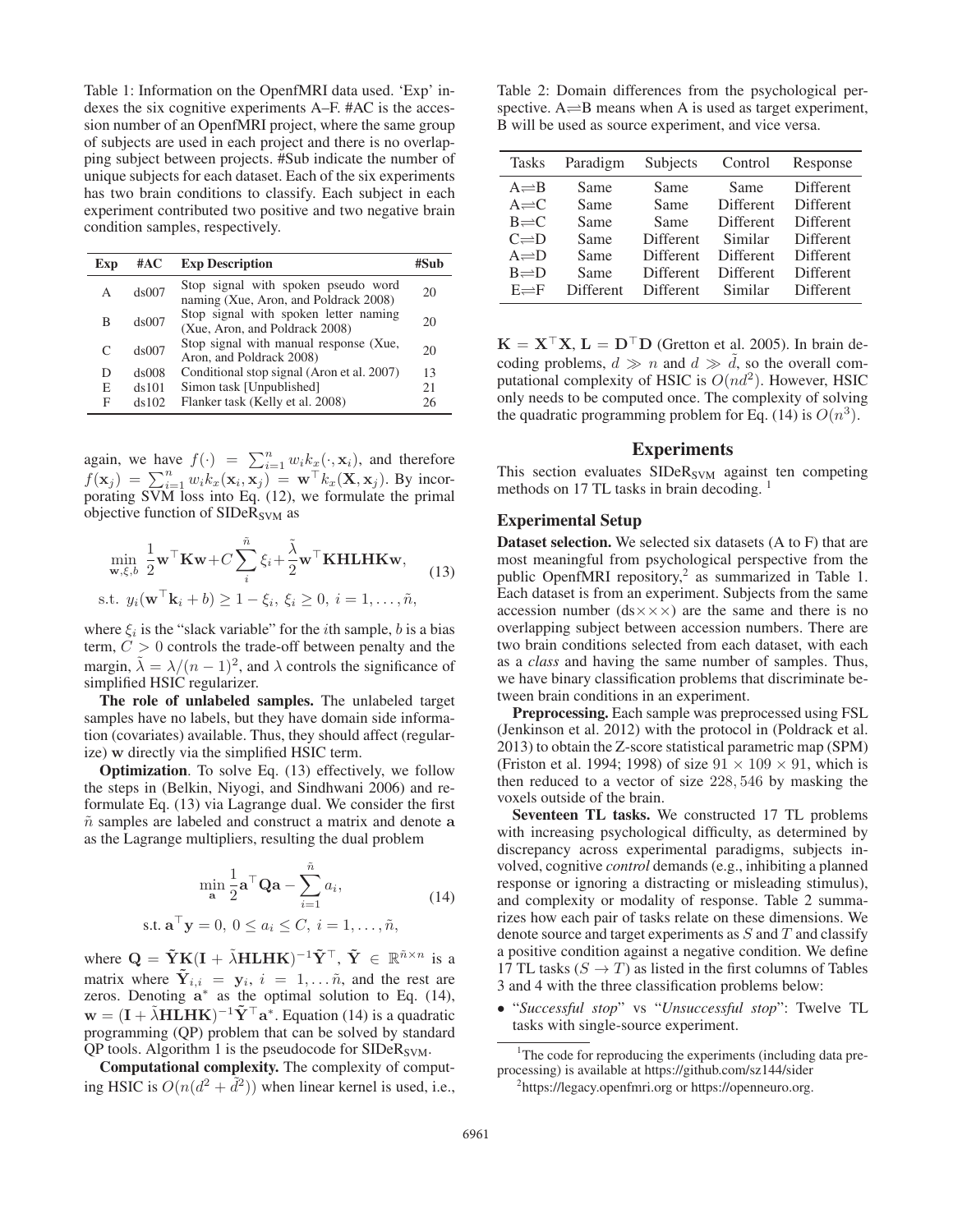Table 3: Classification accuracy in percentage for 14 single-source experiment TL tasks (mean  $\pm$  standard deviation over ten repetitions of cross-validation). 'Avg' is the average over the 14 tasks. Each task is denoted as *Source*→*Target* experiment, e.g.,  $A \rightarrow B$  means A is the source and B is the target. Subscript r denotes the RBF kernel gives better results, and for those without subscript r, the linear kernel gives better results. The best result for each task is in **bold**, and the second best is underlined.

|                   | SVM <sup>t</sup> | $\mathbf{PCA}^t$ | $PCA^{s+t}$    | <b>TCA</b>     | $SSTCA_r$      | <b>JDA</b>     | <b>ARSVM</b>   | <b>MEDA</b>    | <b>MIDA</b>    | <b>SMIDA</b>   | SIDeR <sub>SVM</sub> |
|-------------------|------------------|------------------|----------------|----------------|----------------|----------------|----------------|----------------|----------------|----------------|----------------------|
| $A \rightarrow B$ | $63.4 \pm 2.6$   | $62.5 \pm 4.4$   | $59.7 \pm 4.5$ | $55.0 \pm 4.3$ | $48.0 \pm 3.9$ | $63.7 \pm 2.8$ | $65.7 \pm 2.2$ | $57.8 \pm 5.3$ | $64.5 \pm 5.0$ | $54.9 \pm 2.8$ | $78.6 \pm 2.9$       |
| $B\rightarrow A$  | $59.2 \pm 4.0$   | $60.4 \pm 5.7$   | $60.8 \pm 3.1$ | $58.9 \pm 3.2$ | $50.4 \pm 4.6$ | $54.4 \pm 1.8$ | $64.0 \pm 2.8$ | $62.5 \pm 4.5$ | $71.2 \pm 3.5$ | $52.4 \pm 1.5$ | $79.6 \pm 2.7$       |
| $A \rightarrow C$ | $68.4 + 2.6$     | $66.9 \pm 6.3$   | $74.0 \pm 5.9$ | $70.6 \pm 6.3$ | $48.0 \pm 4.6$ | $58.4 \pm 3.1$ | $70.9 \pm 2.7$ | $70.1 \pm 2.1$ | 78.4±2.9       | $57.5 \pm 2.1$ | $87.4 \pm 2.1$       |
| $C\rightarrow A$  | $59.2 + 4.0$     | $60.4 \pm 5.7$   | $67.6 \pm 5.2$ | $63.6 \pm 4.0$ | $51.8 \pm 3.4$ | $53.7 \pm 3.6$ | $59.5 \pm 3.4$ | $59.7 \pm 3.1$ | $70.6 \pm 4.0$ | $52.4 + 1.3$   | $68.8 \pm 3.8$       |
| $B\rightarrow C$  | $68.4 \pm 2.6$   | $66.9 \pm 6.3$   | $78.9 \pm 3.4$ | $86.4 \pm 5.3$ | $49.9 \pm 3.6$ | $63.1 \pm 5.2$ | $73.5 \pm 2.1$ | $73.6 \pm 3.6$ | $80.1 \pm 4.4$ | $58.5 \pm 2.5$ | $90.5 \pm 1.5$       |
| $C \rightarrow B$ | $63.4 \pm 2.6$   | $62.5 \pm 4.4$   | $66.6 \pm 4.0$ | $75.3 \pm 4.0$ | $52.6 \pm 4.4$ | $54.1 + 3.5$   | $62.5 \pm 2.1$ | $57.0 \pm 2.1$ | $73.2 + 3.3$   | $58.4 \pm 2.4$ | $77.4 \pm 2.8$       |
| $C\rightarrow D$  | $74.6 \pm 3.2$   | $79.6 \pm 8.2$   | $68.9 \pm 4.9$ | $74.4 \pm 5.3$ | $44.8 \pm 2.6$ | $71.7 \pm 2.3$ | $81.3 \pm 4.0$ | $64.6 \pm 3.4$ | $74.2 + 6.6$   | $66.5 \pm 2.8$ | $87.1 \pm 2.3$       |
| $D\rightarrow C$  | $68.4 \pm 2.6$   | $66.9 \pm 6.3$   | $75.0 \pm 1.4$ | $71.9 \pm 4.6$ | $56.0 \pm 5.3$ | $58.0 \pm 2.4$ | $70.9 \pm 2.6$ | $62.8 \pm 4.1$ | 74.4±4.2       | $61.4 \pm 3.6$ | $87.4 \pm 2.6$       |
| $A\rightarrow D$  | $74.6 \pm 3.2$   | $78.7 \pm 2.6$   | $51.9 \pm 4.3$ | $54.0 \pm 3.2$ | $53.7 \pm 3.2$ | $64.2 \pm 9.9$ | $78.5 \pm 1.9$ | $52.9 \pm 4.5$ | $63.3 \pm 6.0$ | $72.7 \pm 4.6$ | $86.2 \pm 1.9$       |
| $D\rightarrow A$  | $59.2 + 4.0$     | $60.4 \pm 5.7$   | $63.7 \pm 5.3$ | $58.0 \pm 4.8$ | $50.0 \pm 3.1$ | $55.5 \pm 1.9$ | $59.2 \pm 3.4$ | $58.4 \pm 3.6$ | $50.6 \pm 2.4$ | $48.1 \pm 1.7$ | $67.1 \pm 3.8$       |
| $B\rightarrow D$  | $74.6 \pm 3.2$   | $79.6 \pm 8.2$   | $68.5 \pm 2.1$ | $67.9 \pm 2.6$ | $60.2 + 4.0$   | $62.5 \pm 4.7$ | $85.6 \pm 2.3$ | $55.4 \pm 4.7$ | $66.9 \pm 4.2$ | $78.7 + 3.2$   | $94.2 \pm 1.9$       |
| $D \rightarrow B$ | $63.4 \pm 2.6$   | $65.2 \pm 4.4$   | $60.5 \pm 5.6$ | $50.1 \pm 5.4$ | $54.0 \pm 4.0$ | $54.7 \pm 3.1$ | $61.4 \pm 2.4$ | $60.4 \pm 5.7$ | $64.7 \pm 3.6$ | $55.5 \pm 2.3$ | $73.7 + 3.1$         |
| $E \rightarrow F$ | $66.9 \pm 1.7$   | $67.5 \pm 6.2$   | $51.4 \pm 1.8$ | $52.3 \pm 3.2$ | $56.0 \pm 2.3$ | $50.5 \pm 2.2$ | $62.5 \pm 2.0$ | $60.2 \pm 2.2$ | $66.4 + 3.0$   | $61.5 + 3.8$   | $74.0 \pm 4.0$       |
| $F\rightarrow E$  | $53.3 \pm 2.8$   | $51.8 \pm 3.9$   | $51.3 \pm 2.4$ | $49.3 \pm 1.9$ | $52.1 \pm 2.1$ | $50.2 \pm 1.7$ | $49.9 \pm 2.2$ | $52.7 \pm 1.5$ | $53.7 + 4.5$   | $49.2 + 1.7$   | $51.0 \pm 4.4$       |
| Avg               | $65.5 \pm 3.0$   | $66.5 \pm 5.7$   | $64.2 \pm 3.8$ | $63.4 \pm 4.1$ | $51.9 \pm 3.6$ | $58.2 \pm 3.4$ | $67.5 \pm 2.6$ | $60.6 \pm 3.7$ | $68.0 \pm 4.2$ | $59.1 \pm 2.6$ | $78.8 \pm 2.8$       |

- "*Congruent correct*" vs "*Incongruent correct*": Two TL tasks with singe-source experiment.
- "*Successful stop*" vs "*Unsuccessful stop*": Three TL tasks with multiple (two) source experiments.

Ten methods compared. We evaluate  $SIDeR<sub>SVM</sub>$  against ten methods: three simple baselines 1)  $\text{SVM}^t$ , 2) $\text{PCA}^t$ , and 3)  $\text{PCA}^{s+t}$ ; and seven state-of-the-art TL methods discussed in *Preliminary*: 4) TCA (Pan et al. 2011), 5) SSTCA (Pan et al. 2011), 6) JDA (Long et al. 2013b), 7) ARSVM (Long et al. 2013a) of ARTL, 8) MEDA (Wang et al. 2018), 9) MIDA (Yan, Kou, and Zhang 2018), and 10) SMIDA (Yan, Kou, and Zhang 2018). SVM<sup>t</sup> and PCA<sup>t</sup> use only the target data while  $PCA^{s+t}$  uses both source and target data. For multisource experiments TL, the multiple source experiments are used as one single source domain by MMD based methods, i.e., TCA, SSTCA, JDA, and ARSVM. PCA, TCA, SSTCA, JDA, MIDA, and SMIDA only learn a feature mapping so they use SVM as the classifier. Both linear and RBF kernels were studied for such SVM classifiers, and also for ARSVM, MEDA and  $SIDeR<sub>SVM</sub>$ . We will report the result from the best performing kernel.

We performed  $10 \times 5$ -fold cross-validation on the target domain. For each split, the target training samples and all source samples (except for SVM<sup>t</sup> and PCA<sup>t</sup>) were used for training, with the target test samples for testing. On each training set, the optimal hyper-parameters for all methods are determined using the search strategy in (Pan et al. 2011) with 10 further random splits (20% for validation, 80% for training). To compare the difference between MMD and HSIC as a regularizer, manifold regularization and conditional distribution mismatch of ARSVM are not considered. Sensitivity studies for SIDeR are provided later in this section, which will validate SIDeR can offer stable performance for a wide range of hyper-parameter settings.

## Results and Discussions

Tables 3 and 4 summarize the decoding accuracy of the 17 TL tasks with both the mean and standard deviation. The best result for each task is in bold and the second best is underlined. We have five key observations:

- On the whole,  $SIDeR<sub>SVM</sub>$  outperformed all the comparing methods. From results of using experiment A or B as target domain, we can observe the performance gain decreases from easy to difficult tasks. This indicates a plausible correlation between the TL improvements and the transfer difficulties from psychological perspective.
- SIDeR<sub>SVM</sub> outperformed the best existing method (AR-SVM) by 15.6% (83.2% vs. 67.6%) in TL tasks with multi-source experiments (Table 4). On the other hand,  $SIDER<sub>SVM</sub> obtained lower accuracy on A&B\rightarrow C com$ pared to  $B \rightarrow C$ , and the rest results show using multiple source experiments is better. Thus, source selections can influence the transfer performance. If there is no clear preference of a particular source dataset, transfer with multiple sources is preferred in our opinion.
- MIDA and SIDeR<sub>SVM</sub> outperformed the corresponding MMD-counterparts TCA and ARSVM, respectively. Based on Theorem 1, this confirmed that making use of multiple domain side information (experiments and subjects) is beneficial in brain decoding.
- SIDeR<sub>SVM</sub> outperformed SMIDA, and ARSVM outperformed SSTCA, which indicates prediction loss (hinge loss) is more robust than variance preserving and label dependence maximization in brain decoding problems.
- In Talbe 3, TCA and MIDA outperformed the corresponding semi-supervised version SSTCA and SMIDA. However, their performance were close when more source samples were used (Table 4). This observation indicates that label dependence is more susceptible to overfitting. Additionally, the performance of methods with conditional distribution alignment, i.e., JDA and MEDA, were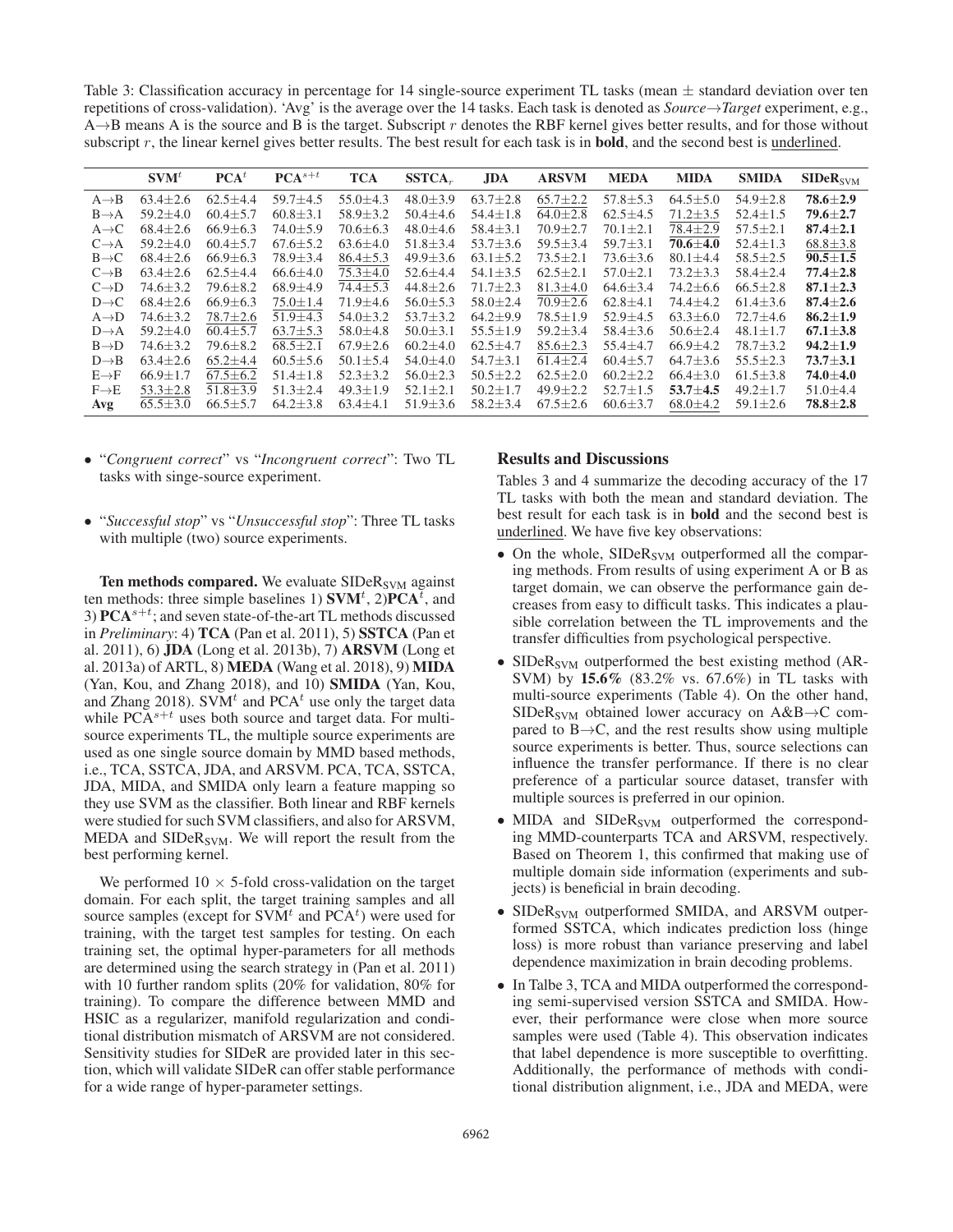Table 4: Classification accuracy in percentage for three multi-source experiment TL tasks.



Figure 1: The sensitivity of the classification accuracy with respect to hyper-parameters  $C$ ,  $\lambda$ , and labeled target training data size, and the convergence study for  $SIDeR<sub>SVM</sub>$  with linear kernel.

inferior to marginal distribution alignment methods, i.e., TCA and ARSVM. In summary, using label dependence or conditional distribution alignment may lead to inferior performance in small sample brain decoding TL tasks.

Hyper-parameter sensitivity. We evaluated the sensitivity of  $SIDeR<sub>SVM</sub>$  with linear kernel against hyper-parameters C and  $\lambda$  under five-fold cross validation. Figure 1a shows the sensitivity against  $C \in [10^{-3}, 10^{4}]$  when fixing  $\lambda = 1$ . We can observe that the accuracy stays stable when  $C \leq 1$ , and shows a trend of decreasing when  $C \in [10^0, 10^4]$ . Since a smaller value of C can lead to a larger SVM classification margin, we expect a classifier with a larger margin to generalize better and have higher prediction accuracy. Figure 1b shows the sensitivity against  $\lambda \in \{0, 0.01, 0.1, 1, 10, 100\}$ when fixing  $C = 1$ . We can observe that the prediction accuracy of SIDeR<sub>SVM</sub> kept almost constant when  $\lambda > 0$  and it was not sensitive to  $\lambda$ . When  $\lambda = 0$ , i.e., without minimizing domain dependence,  $SIDeR<sub>SVM</sub>$  becomes a standard kernel SVM and the performance dropped significantly.

Sensitivity to sample size. Figure 1c shows the sensitivity of SIDeR<sub>SVM</sub> with respect to labeled target training sample size for single/multi-source experiment transfer, averaged over fourteen/three single/multi-source experiment transfer tasks over 20 random splits, respectively. Multi-source experiment transfer obtained better performance, especially when the labeled target training sample size is smaller.

Convergence. Figure 1d illustrates the primal and dual cost of SIDeR<sub>SVM</sub> on the TL task A $\rightarrow$ B. We can observe that the costs converged within ten iterations.

Model visualization. We visualize the three models with the best performance on the learning task  $A&B\rightarrow C$ , which are  $\text{SVM}^t$ , ARSVM, and  $\text{SIDER}_{\text{SVM}}$ , using the Python package Nilearn (Abraham et al. 2014). Figure 2 depicts the learned weights averaged over 5-fold cross validation in the voxel space. We can observe that without training with source data, SVM $<sup>t</sup>$  (Fig. 2a) highlight different areas com-</sup> pare to ARSVM (Fig. 2b) and  $SIDeR<sub>SVM</sub>$  (Fig. 2c), which



Figure 2: Visualization of the top 1% learned voxel weights in magnitude for three classifiers averaged over 5-fold cross validation on A&B→C.

identified some common clusters around cingulate gyrus (shaded in blue). These clusters in Fig. 2c are clearer and less noisy, suggesting that SIDeR<sub>SVM</sub> has identified more coherent brain functional areas.

#### **Conclusion**

In this paper, we proposed Side Information Dependence Regularization (SIDeR) learning framework for TL in analyzing human brain conditions across subjects and experiments. We incorporated the SVM loss into SIDeR to simultaneously minimize the empirical prediction risk and the dependence on domain side information measured by a simplified HSIC. We evaluated SIDeR against SVM, PCA and seven state-of-the-art TL methods on seventeen TL tasks. Experimental results showed the superior overall performance of SIDeR over other methods, particularly on multisource experiment transfer, with a 15.6% improvement. This confirmed the benefits of leveraging domain side information and HSIC in TL for brain condition decoding.

## Acknowledgments

This work was supported by the UK Engineering and Physical Sciences Research Council (EPSRC) grant